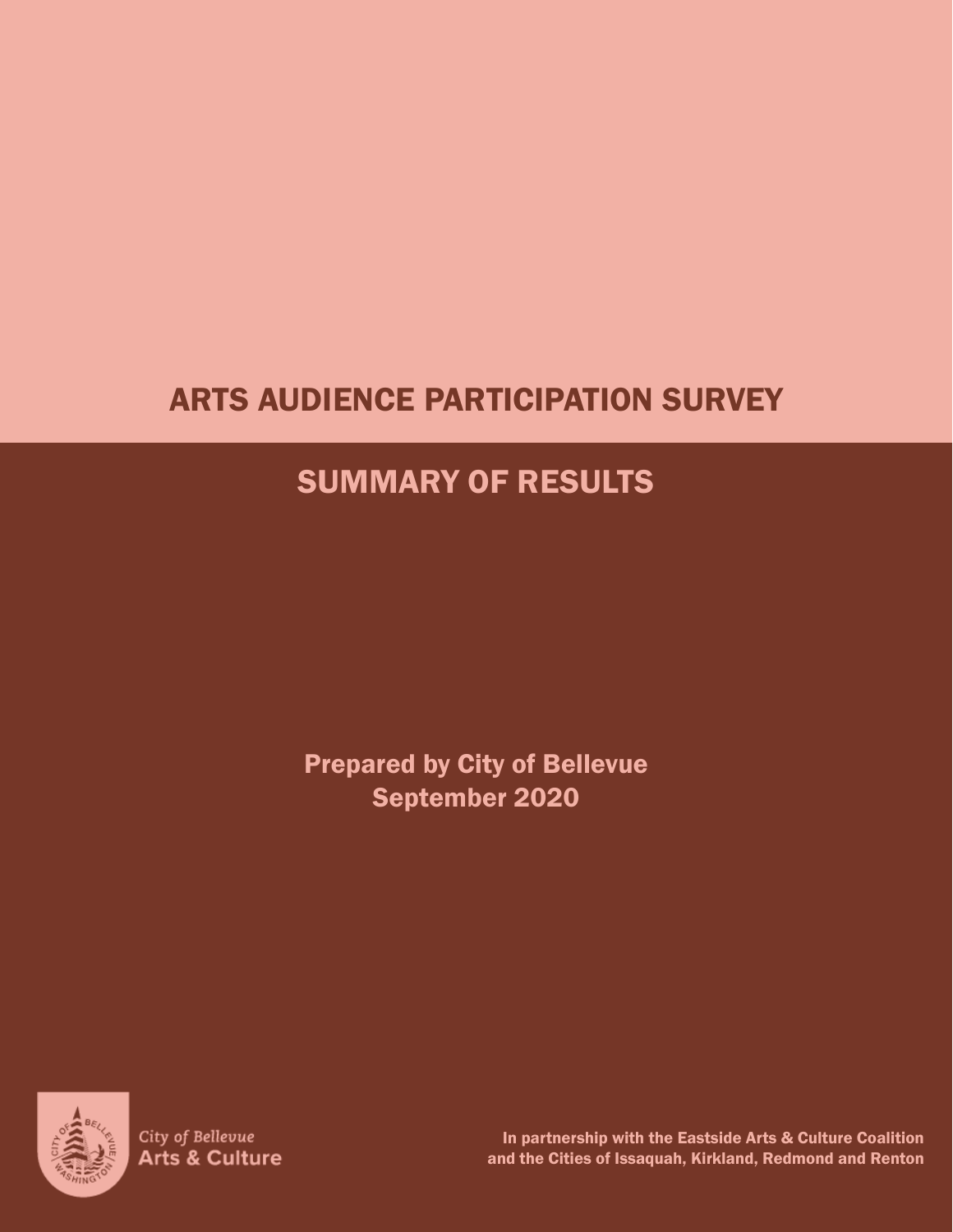# EXECUTIVE SUMMARY

### BACKGROUND

Arts, cultural and educational experiences have been heavily impacted during this time of stay-at-home and social distancing to slow the spread of COVID-19. The goal of this survey was to better understand how audiences are feeling and to provide useful information to organizations and artists as they develop or consider programs for their own arts community. The City of Bellevue created this survey in partnership with Issaquah, Kirkland, Redmond, Renton and the Eastside Arts and Culture Coalition. In total, the Eastside Arts Audience Participation Survey received 1,074 responses in the seven out of eight languages it was offered in.

### ABOUT THE FINDINGS

This survey should be considered a "moment in time" because presumably perceptions, particularly around safety of in-person events, will change. It is also focused on Eastside audiences (Renton up to Bothell and east) that may have different levels of comfort than other audiences. Also of note, this survey is not statistically valid. That said, it does provide a window into what different types of audiences are experiencing in

this mostly virtual arts world, how they feel about returning to in-person events of different sizes and whether they are interested in new ways of experiencing their chosen artforms.

Survey responses were collected from June 19th to July 17th, 2020. Languages offered included Chinese (Traditional), English, Japanese, Korean, Russian, Spanish, Ukrainian and Vietnamese. Outreach for the survey was done largely through the networks of arts organizations themselves, Bellevue's and partner city's social media channels, press releases and outreach to diverse groups.

It is important to note that the survey responders on average were older, but for example the 30 respondents (roughly 3%) under the age of 18 still provide useful information. Additionally, while Bellevue residents made up the largest percentage of respondents (38.4%), there was representation from all Eastside cities, most towns, and unincorporated areas as well.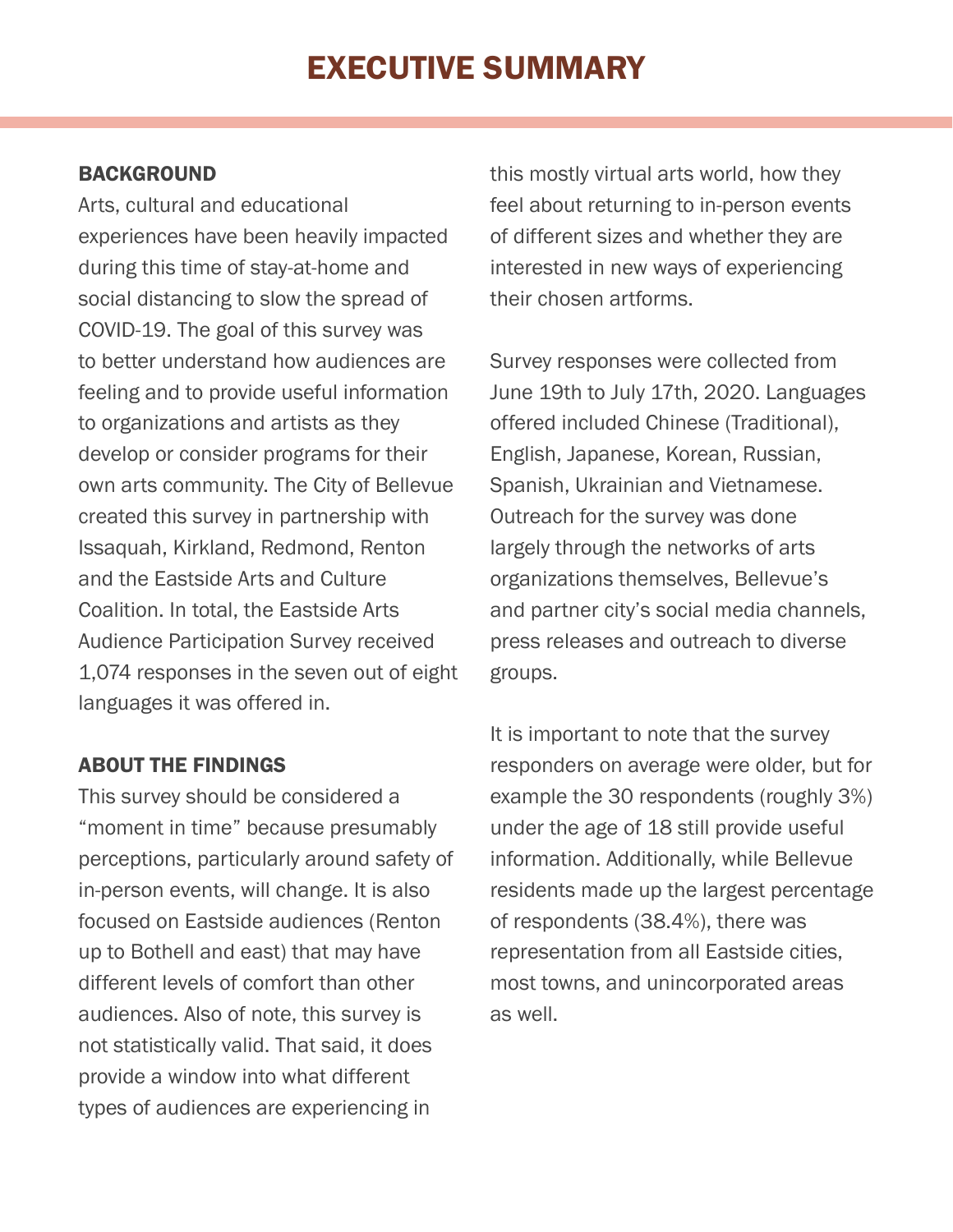# PART I: AUDIENCE PROFILE

## Question 1: What city do you live in?

Answered: 1,071 Skipped: 3

### Question 2: What city do you work in?





### KEY TAKEAWAYS:

**Representation Across the Eastside: The survey** received some level of representation from all Eastside cities with Bellevue leading at 38.4% of respondents.

• On Where People Work: "Other" typically meant

retired, virtually or unemployed. Respondents being retired, pre-job (under 18), work-from-home or unemployed may be the reason behind the higher number that skipped the work question.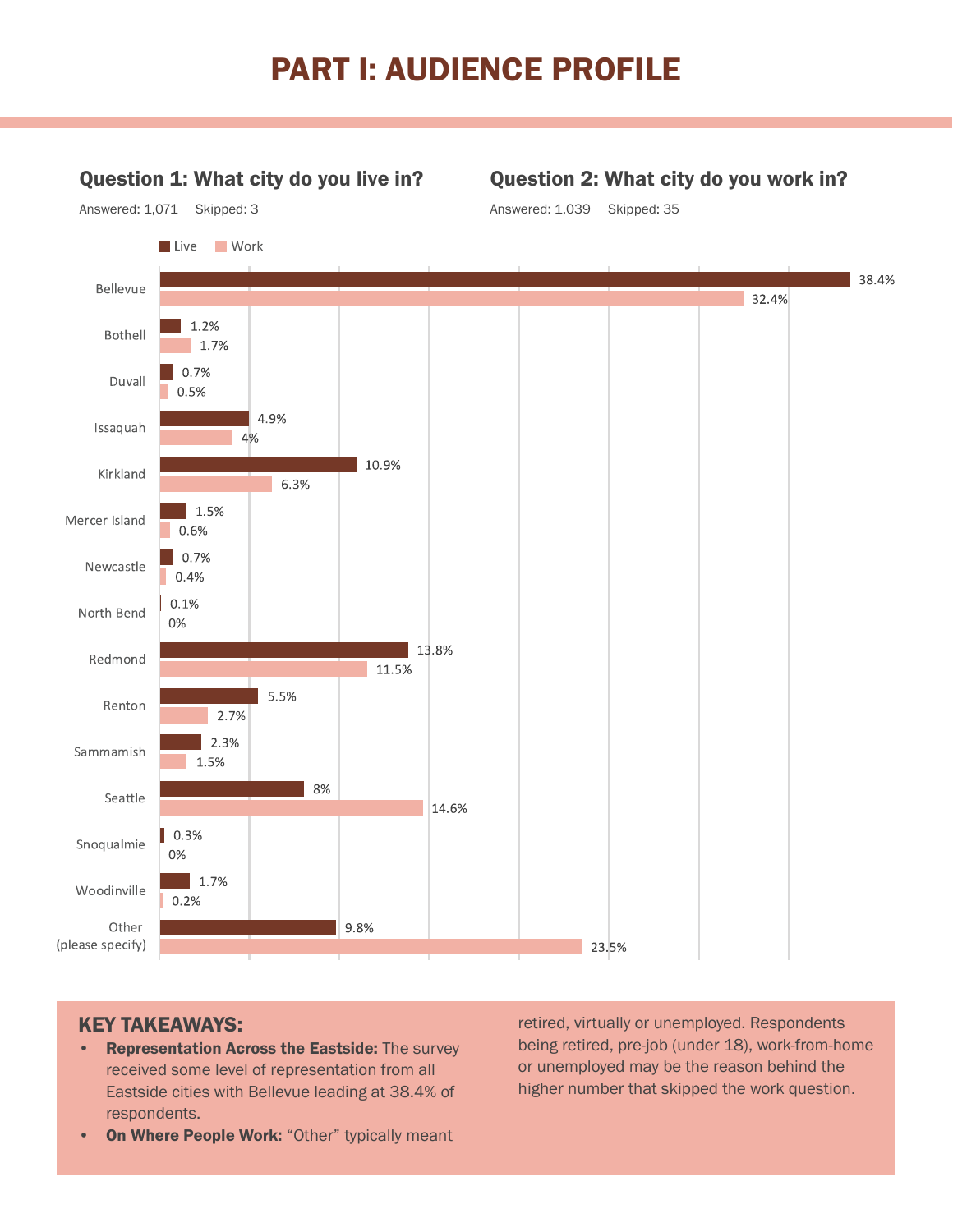# Question 3: In which city or cities do you attend arts, cultural or educational experiences? (check all that apply)

Answered: 1,071 Skipped: 3



- Bellevue led all cities as a destination for arts, cultural or educational experiences at 82%, outpacing Seattle at 78%.
- A Connected Eastside: Responses to this question illustrate that participation in arts, cultural and educational experiences doesn't stop at the border of Eastside cities. Some examples include:
	- □ **Issaquah:** 4.9% of respondents live in Issaquah vs. 39% of respondents attend experiences there - roughly 8 times the respondent population
	- □ Redmond: 13.8% of respondents live in Redmond vs. 38% attend experiences roughly 3 times the respondent population
- □ Woodinville: 1.7% of respondents live in Woodinville vs. 18% attend experiences roughly 10 times the respondent population
- It is important to note that respondents were a highly engaged arts and cultural audience with only 1% of respondents not attending events.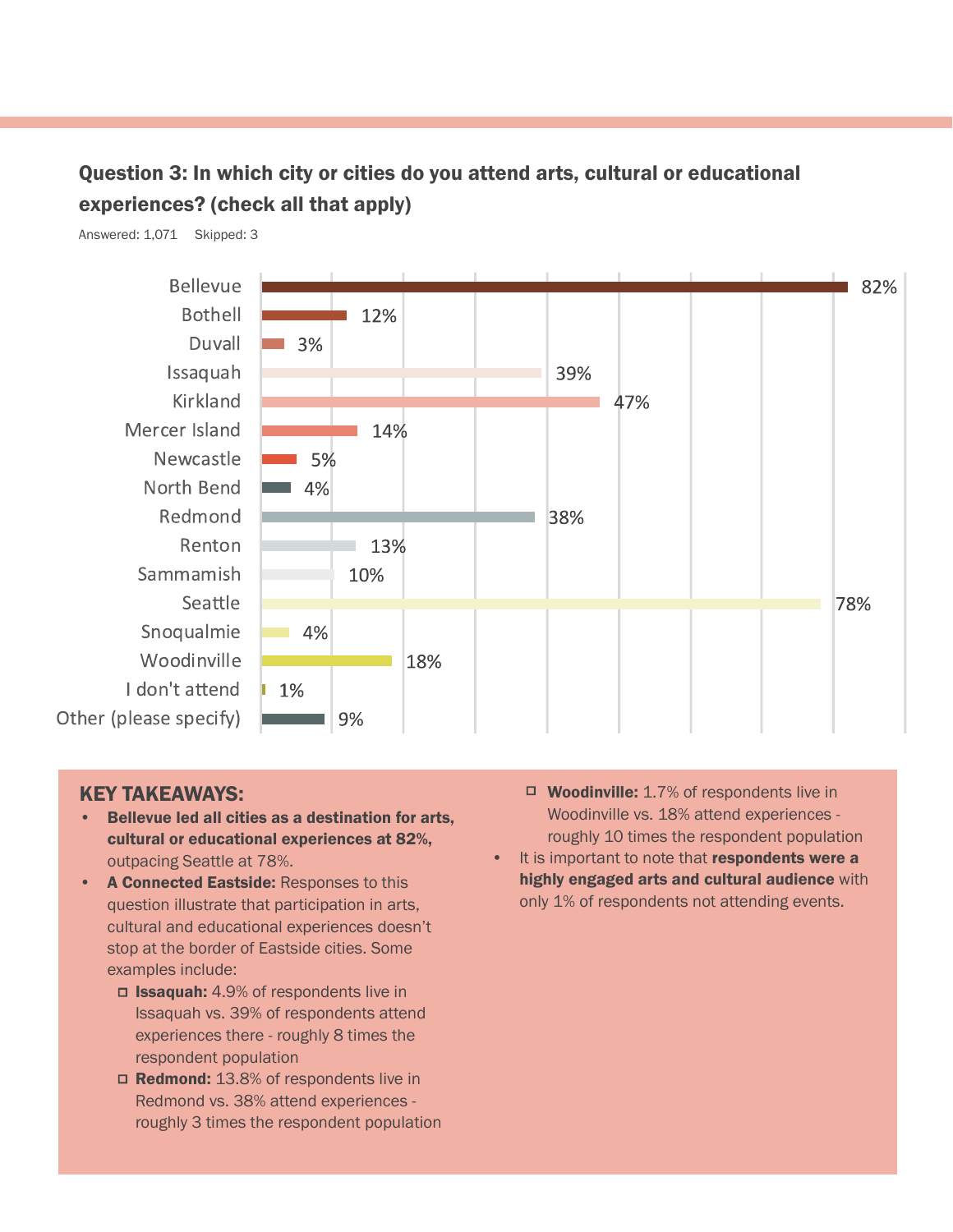### Question 4: What is your age?



## KEY TAKEAWAYS:

- 44% of respondents were 55 years of age or older. That is far higher than the actual population of the Eastside with 23% 55 years and older. Only 3% of respondents were under 18 vs 23% of the actual population. While the percentage of respondents age 18-24 was just 2%, this group makes up only 6% of actual Eastside population.
- Many arts, cultural or educational experiences appeal more to different age groups. For example, using age as a filter on the types of events respondents normally attend, only 4.5% of people under 24 attended gallery openings. Conversely, as age increased respondents were far more likely to attend gallery openings with 32% of people 55 years and older attending gallery openings.

# Question 5: What types of arts, cultural and educational experiences do you normally attend most? (Check all that apply)



Answered: 1,072 Skipped: 2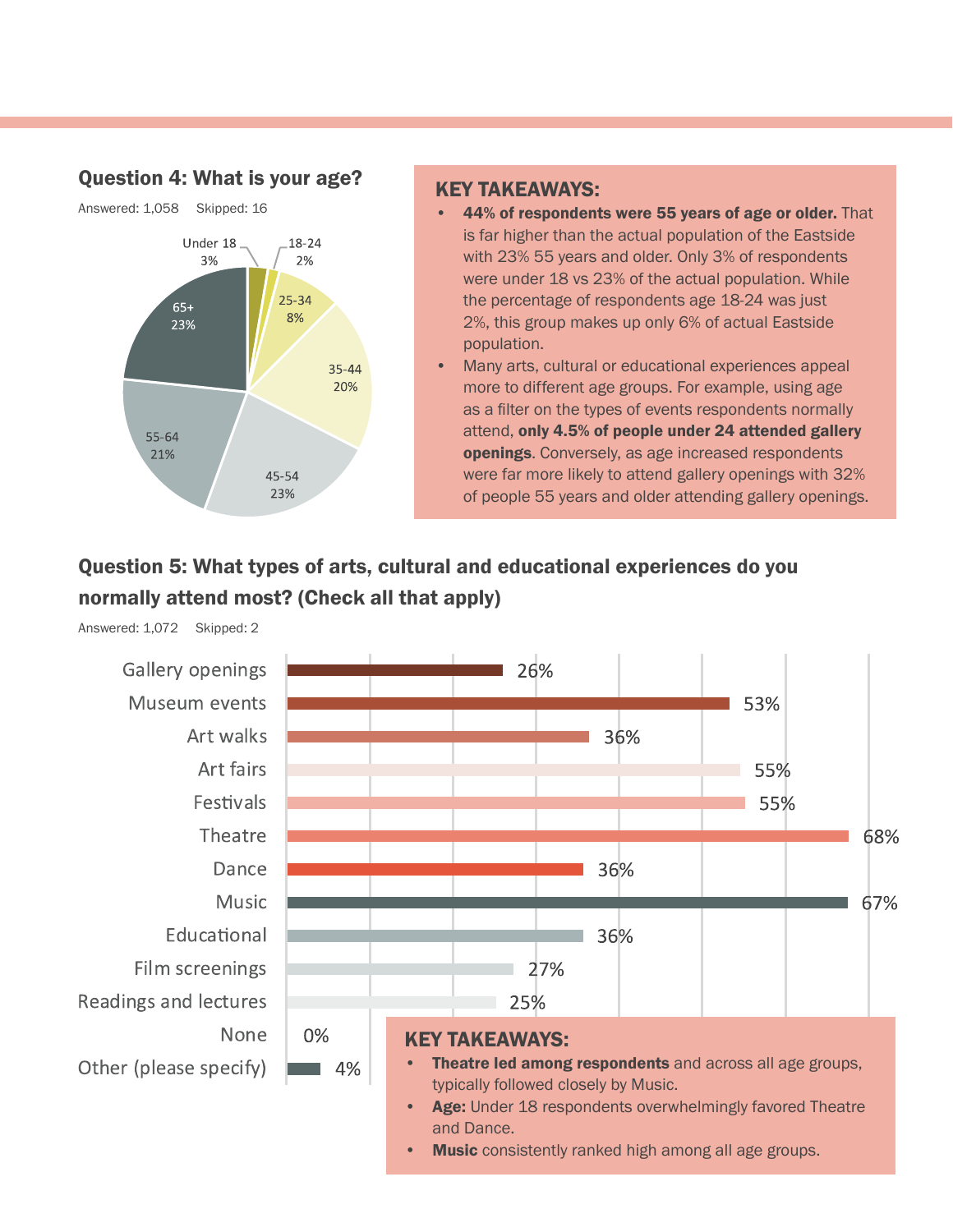## Question 6: Within the past year, how often did you attend an art, cultural or educational experience in person?



#### KEY TAKEAWAYS:

- 96% of respondents attended experiences at least a few times a year.
- 54% of respondents under the age of 18 attended experiences weekly.
- 18-24 year-olds and 25-34 year-olds attended events less frequently than other age groups with

50% and 56% respectively attending experiences a few times within the past year compared to only 36% of all other respondents with higher percentages attending experiences weekly or monthly.

## Question 7: Within the past year, have you had season tickets or memberships to any arts, cultural or educational organizations?

Answered: 1,069 Skipped: 5



- This question was requested by a number of Eastside organizations. Understanding whether an engaged audience also hold season tickets or memberships can be informative to how organizations build their revenue models and safety protocols.
- Frequency: Season ticket/membership holders attend events more frequently (71% at least monthly compared to 35% among non-season ticket/membership holders).
- Paid Virtual Events: 37% of season ticket/membership holders paid for virtual events compared to 27% of nonseason ticket/membership holders.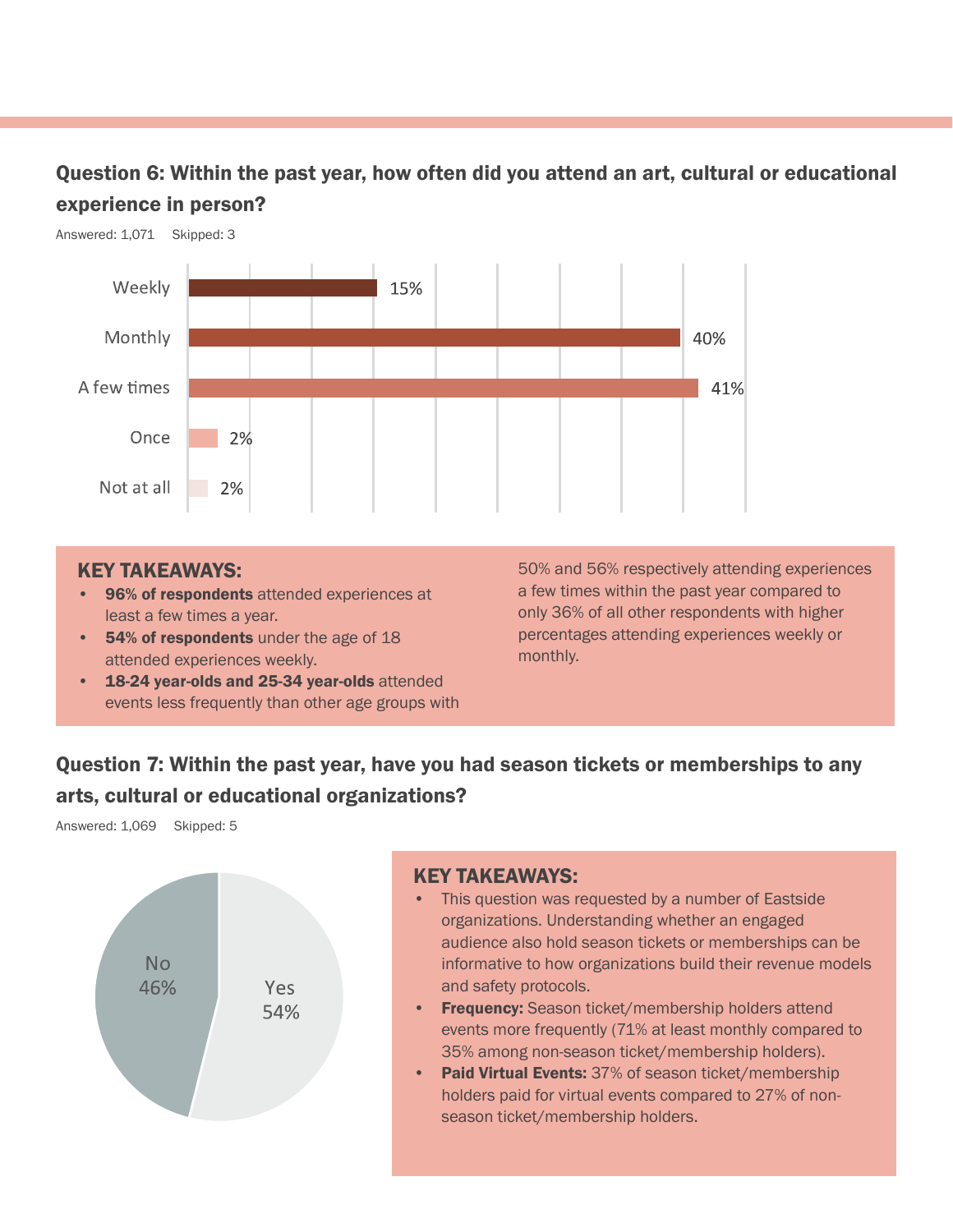# PART II: IN-PERSON PARTICIPATION

# Question 8: Once Washington State allows in-person arts, cultural or educational experiences, which of the following COVID-19 accommodations would you require to feel comfortable attending? (Check all that apply)



### KEY TAKEAWAYS:

- Only 5% of respondents didn't need any additional precautions to feel comfortable attending arts, cultural or educational experiences.
- **57% of respondents** wanted a readily available vaccine before feeling comfortable attending experiences.
- "Other" Responses: themes in responses included updated HVAC systems or quality ventilation, low infection rates on top of a readily available vaccine, a preference for outdoor events vs indoor events during the pandemic, safety monitors, and a preference for virtual events.
- Age: there wasn't a huge variation in responses among different age groups. Minor differences include people under 18 slightly more comfortable returning to in-person experiences without a vaccine and respondents that didn't need any precautions trended down the older the age of the respondent.

**Season Ticket/Membership Holders: this** group of respondents consistently favored more precautions than non-season ticket/membership holders including a readily available vaccine, mandatory face coverings, social distancing practices, readily available sanitizer and regularly disinfecting indoor spaces.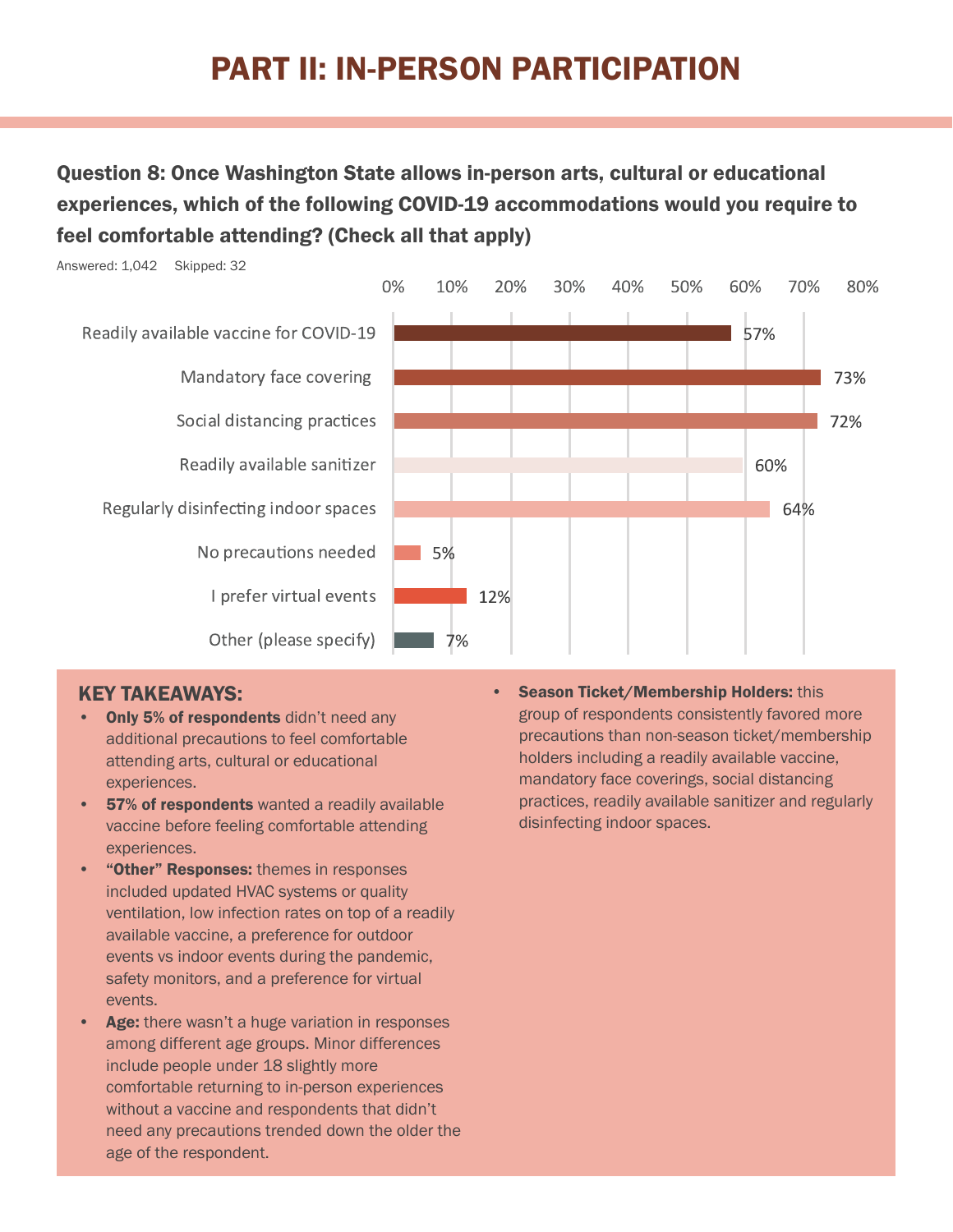# Question 9-11: Once Washington State allows gatherings of 25, 100, and 250 or more people, how long would you wait before attending an in-person art, cultural or educational experience?

Question 9 Answered: 1,042, Skipped: 32 | Question 10 Answered: 1,040, Skipped: 34 | Question 11 Answered: 1,041, Skipped: 33



- A moment in time: Responses to this question should be considered as a moment in time and may not be indicative of how Eastside arts audiences are feeling now.
- There is some variation from smaller to larger gatherings but not significant.
- 22% to 24% of respondents not knowing how long they would wait to attend gatherings of different sizes seems to represent a lot of uncertainty about future conditions.
- Age: The percentage of respondents that didn't know how long they would wait steadily increased by the size of event up to 33% of respondents 65+ not knowing how long they would wait to attend gatherings of 250 or more.
- Season Ticket/Membership Holders: Respondents that had season tickets/ memberships were slightly more likely to attend small events right away (26% vs 23%). The larger the gathering this flipped with holders less likely to attend right away and uncertainty increasing.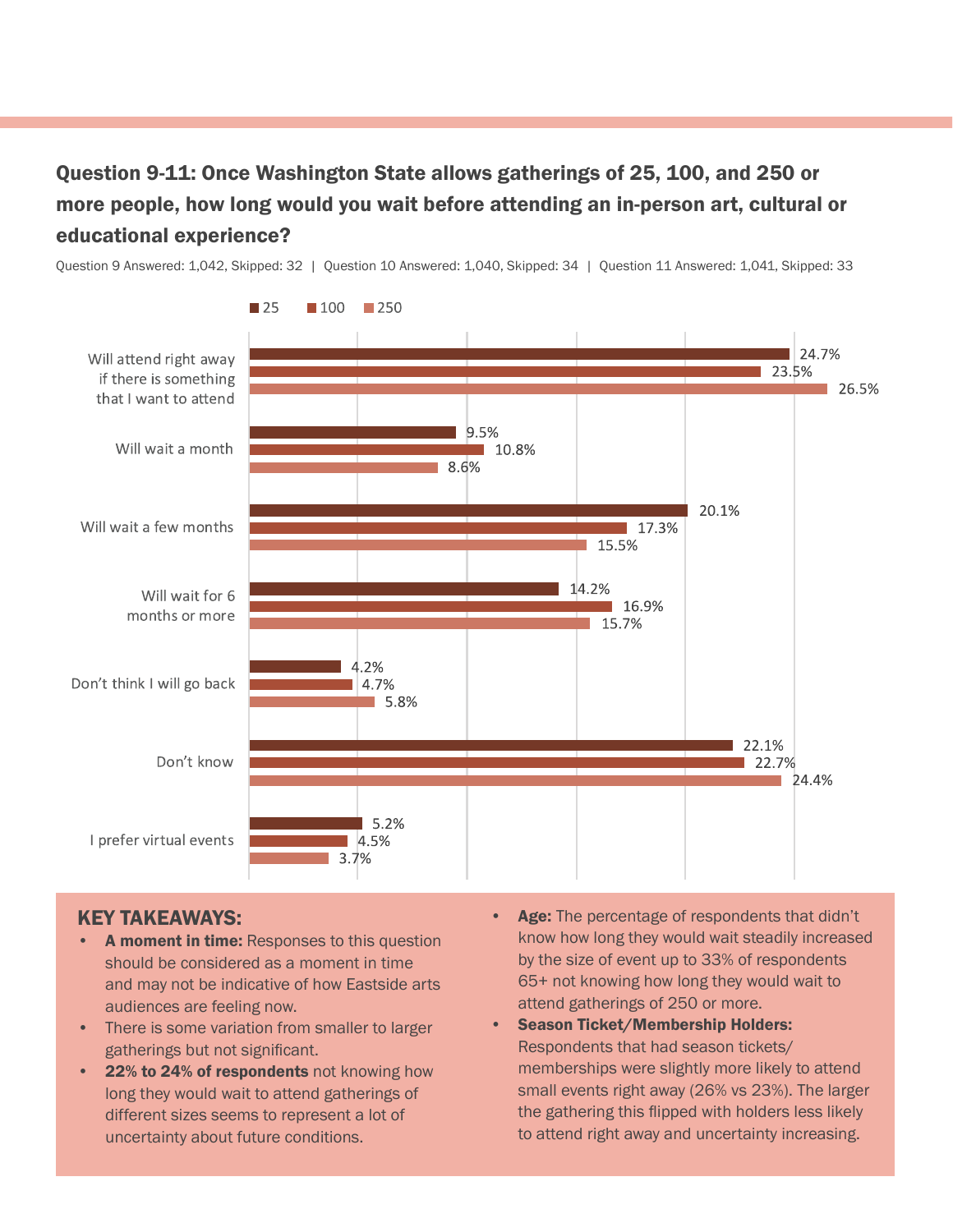# PART III: ALTERNATIVE PLATFORMS FOR EXPERIENCING ARTS, CULTURE AND EDUCATION

Question 12: Since March of this year, have you attended or participated in any paid and/or unpaid virtual art or cultural program or educational experience?

### (Check all that apply)

Answered: 996 Skipped: 78

#### KEY TAKEAWAYS:

- Note: Responses to this question seem to indicate that respondents were confused about what was being asked. Therefore, the only numbers that we do have confidence in are the numbers of respondents that attended paid virtual experiences.
- Paid Virtual Experiences: 33% of respondents indicated that they had attended a paid virtual experience.
- Season Ticket/Membership Holders: 65% of respondents that paid for virtual arts, cultural and educational experiences were season ticket/ membership holders. Comparing this to the percentage of season ticket/membership holders that paid for experiences (37%) there appears to be an opportunity for organizations to increase paid content geared towards season ticket/ membership holders.
- Age: 61% of respondents under 18 attended a paid virtual experience. Respondents 45 to 64 made up 48% of those that paid for a virtual experience. This slightly outpaces their share of the total population (44%) of respondents (Question 4 on age).

# Question 13: Has anything limited your virtual participation, such as price or access to the Internet? (fill in the blank)

Answered: 610 Skipped: 464

- Most respondents had no limitations to virtual participation.
- Other consistent responses included:  $\Box$  Speed, availability and reliability of Internet
	- Online fatigue after on-line meetings at work
	- Sound quality over the Internet
	- Patience with connectivity issues
	- List of available virtual events
- Experience doesn't warrant the cost
- Lack of interest in virtual experiences
- Timing of events can be challenging for people with jobs
- Concerns about virtual platforms getting hacked or lack of platform accounts
- Unemployed or limited income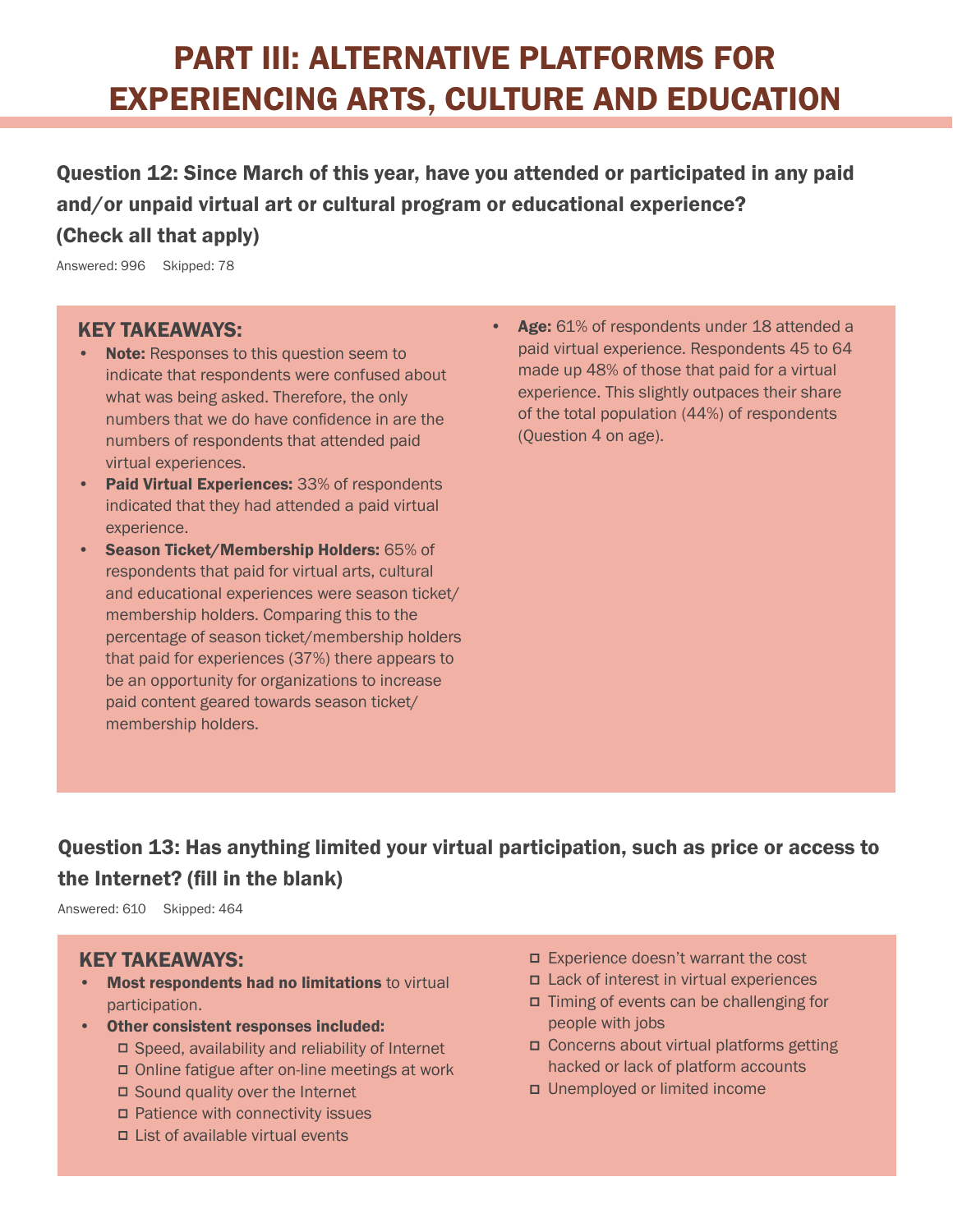# Question 14: What types of arts, cultural and educational experiences have you attended or participated in virtually? (Check all that apply)

Answered: 975 Skipped: 99



#### KEY TAKEAWAYS:

- 56% of respondents had attended a virtual workshop or class followed closely by attending performances (52%).
- "Other" Themes Include: Book clubs, art demonstrations on Instagram, group practices, readings, conferences, artist talks, artwork

critiques, museum/gallery tours, movie screenings, and open mic and trivia nights.

Age: 76% of respondents under the age of 18 attended a workshop or class. 29% of 25 to 34 year-olds attended a celebration outpacing other groups. Performances ranked high across all age groups accept 18 to 24 year-olds (23%).

# Question 15: Please describe what, if anything, you like or enjoy about virtual arts, cultural and educational experiences? (fill in the blank)

Answered: 577 Skipped: 497

- Overwhelmingly respondents sited the convenience and accessibility of virtual experiences, also often noting that they are no longer limited by regional offerings but can engage internationally.
- Other consistent responses included: □ Not having to travel
	- Flexibility to view recorded performances
- Virtual experiences are often cheaper
- Virtual classes can accommodate students that may feel shy, or uncomfortable performing during in-person classes
- Connecting with community
- Virtual events can feel more personal
- Parents can attend events without hiring a sitter removing additional fiscal and logistical hurdles for participation